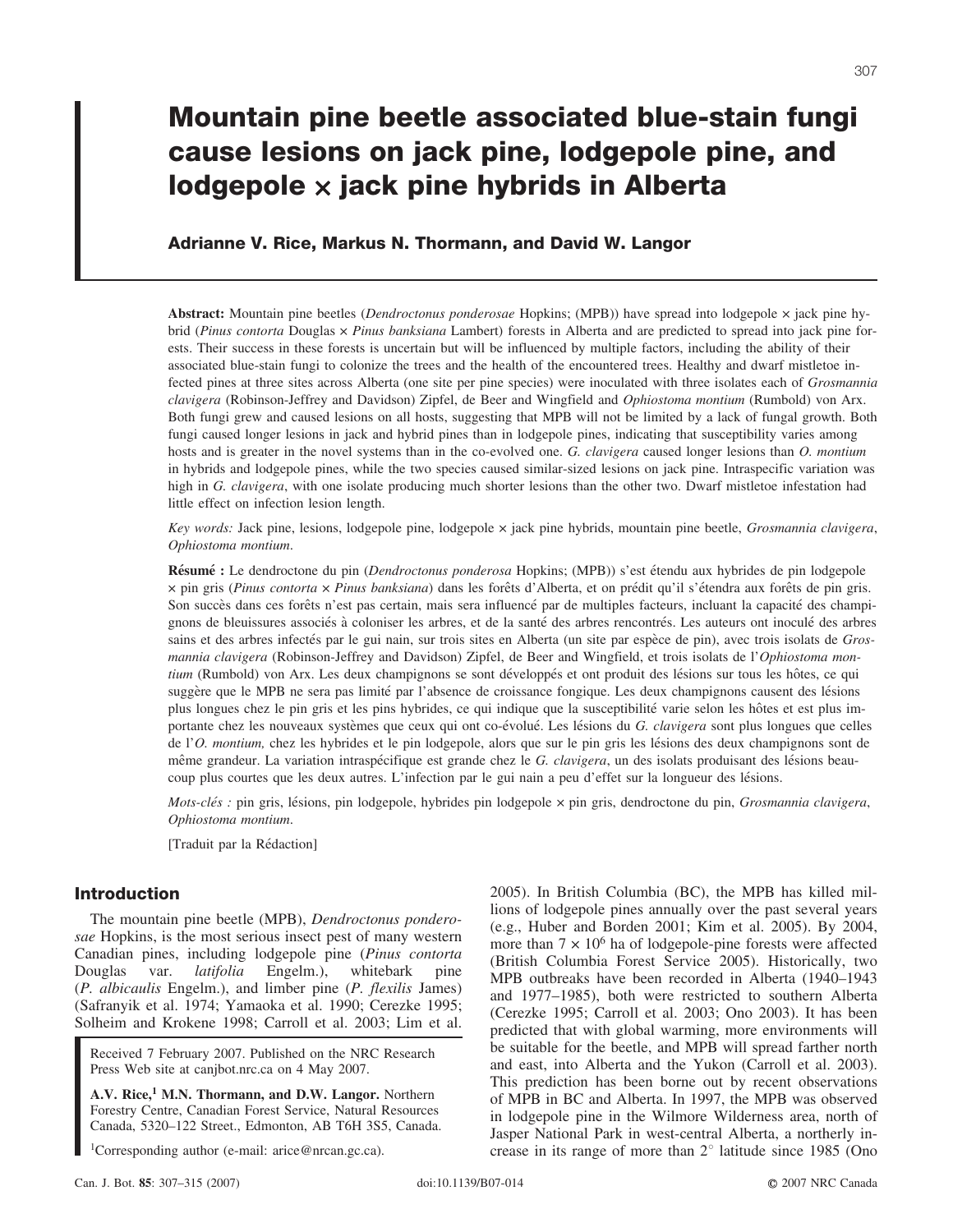2003). In BC, the species is distributed even farther north than in Alberta, including a large and expanding outbreak on the east side of the Rocky Mountains in the Peace District (Ono 2003). In 2006, MPB spread into lodgepole  $\times$ jack pine populations in northwestern Alberta. The further spread of MPB into boreal jack pine (*Pinus banksiana* Lambert) forests that spread eastward from Alberta to the Maritimes could be economically, socially, and ecologically disastrous for Canada (Ono 2003). Artificial rearing experiments (Safranyik and Linton 1982; Cerezke 1995) have indicated that MPB can survive and reproduce in cut sections of jack pine, and that survival and productivity may be comparable to that in lodgepole pine (Cerezke 1995). Furthermore, the MPB killed a small number of 51-year-old jack pine in an arboretum in Idaho, but it is unknown whether the beetles successfully reproduced in this host (Furniss and Schenk 1969).

The blue-stain ascomycetes *Grosmannia clavigera* (Robinson-Jeffrey and Davidson) Zipfel, de Beer and Wingfield ( $\equiv$  *Ophiostoma clavigerum* (Robinson-Jeffrey and Davidson) Harrington) and *O. montium* (Rumbold) von Arx are symbiotically associated with the MPB (e.g., Tsuneda and Hiratsuka 1984; Yamaoka et al. 1990, 1995; Solheim 1995; Solheim and Krokene 1998; Six 2003*a*; Kim et al. 2005; Lim et al. 2005). Interactions between bark beetles and blue-stain fungi are widespread, and the nature of these interactions is complex and context dependent (e.g., Klepzig and Wilkens 1997; Paine et al. 1997; Klepzig et al. 2001*a*, b; Six 2003*b*; Kopper et al. 2004; Six and Klepzig 2004; Harrington 2005). In the case of MPB and its associated fungi, a beneficial relationship has been demonstrated between MPB and *G. clavigera* (Raffa and Berryman 1983; Six and Paine 1998). The relationship between MPB and *O. montium* is less understood but may range from beneficial to mildly antagonistic, with some studies indicating that *O. montium* can serve as a food source, but other studies indicating a neutral or negative effect on the beetle (Six and Paine 1998; Adams and Six 2007). *Grosmannia clavigera* may help the beetle overwhelm the host tree defences (Raffa and Berryman 1983) and can improve brood production and emergence of the beetle, presumably by serving as a food source (Six and Paine 1998). In fact, in the only published study comparing beetle success in the presence and absence of the fungi, the beetles were unable to reproduce in the absence of the fungi (Six and Paine 1998). Although the fungi alone can kill host trees, it has been suggested that the combined action of the fungi and the beetles is responsible for the rapid death of the hosts, since fungal-induced mortality occurs over a much longer time scale than mortality following natural beetle infestation (e.g., Mathre 1964; Reid et al. 1967; Basham 1970; Strobel and Sugawara 1986; Owen et al. 1987; Yamaoka et al. 1990, 1995; Solheim and Krokene 1998; Kim et al. 2005). Inoculation studies on multiple host tree species indicate that *G. clavigera* is more virulent than *O. montium* (e.g., Reid et al. 1967; Shrimpton 1973; Owen et al. 1987; Yamaoka et al. 1990, 1995; Solheim and Krokene 1998), although *O. montium* can also kill experimentally inoculated trees and is associated with most MPB populations (Mathre 1964; Basham 1970; Strobel and Sugawara 1986). The suitability of jack pine as a host for these fungi is unknown, but since fungal colonization appears to be required for successful beetle attack, this knowledge may help assess the susceptibility of living jack pine to infestation by MPB.

Other pests could influence the susceptibility of pine stands to MPB attack. Dwarf mistletoe (*Arceuthobium americanum* Nuttall ex Engelmann) is one of the most damaging pests of lodgepole and jack pines in western Canada (Brandt et al. 2005). Interactions between dwarf mistletoe and MPB have been suggested for lodgepole pine (Hawksworth et al. 1983); however, empirical evidence is equivocal, with some studies suggesting that mistletoe-infected trees are more susceptible to MPB attack, others suggesting that they are less susceptible, and some studies suggesting no relationship (see Hawksworth et al. 1983 for a discussion).

We inoculated lodgepole, jack, and hybrid pine trees at three sites across central Alberta with isolates of the two MPB-associated blue-stain species to test the hypotheses that both fungi can successfully colonize all tree species and that *G. clavigera* is more virulent than *O. montium*. We assessed intraspecific variation in relative virulence using three isolates of each fungal species from different parts of their Canadian range. We also examined the relative susceptibility of mistletoe-infected and healthy trees to the two fungi.

## **Materials and methods**

## **Fungal isolates**

Three isolates each of *G. clavigera* and *O. montium* were used in this study. The fungi were obtained from Colette Breuil at the University of British Columbia and were originally isolated by S. Lee from the sapwood of lodgepole pine trees infested with MPB. All isolates are deposited as live cultures at the Northern Forestry Centre Culture Collection (NOF). One isolate of each species (*G. clavigera* NOF 2896 (= Kw 1407) and *O. montium* NOF 2890 (= Kw 413)) originated from Kamloops, BC, in 2001, and the remaining two isolates of each species (*G. clavigera* NOF 2894 (= B5) and NOF 2895 (= B20), *O. montium* NOF 2888 (= B15) and NOF 2889 (= B19)) originated from Banff, Alberta, in 2003. The two Banff isolates of each species represent distinct populations as revealed through DNA sequence analyses (C. Breuil, personal communication, 2005).

## **Study sites**

Three sites across central Alberta were chosen for tree inoculations. The pine forests at each site were mature (>50 years), and dwarf mistletoe infection was present on some trees. Inoculated trees were at least 20 cm in diameter at breast height. Trees were considered infected if brooms were visible in the crown branches and uninfected if there were no signs of infection (brooms or dwarf mistletoe plants) at the time of inoculation. Crown branches were also examined after the trees were harvested. Heavily infested trees were selected, because the most readily observable effect would likely be on heavily infested trees. Five healthy and five mistletoe-infected lodgepole pine trees were inoculated near the Berland River between Hinton and Grande Cache (53 $\degree$ 45.413'N, 118 $\degree$ 20.297'W). Five healthy and three mistletoe-infected hybrid pines were inoculated at a site northeast of Blue Ridge  $(54^{\circ}3.317'N, 115^{\circ}18.298'W)$ .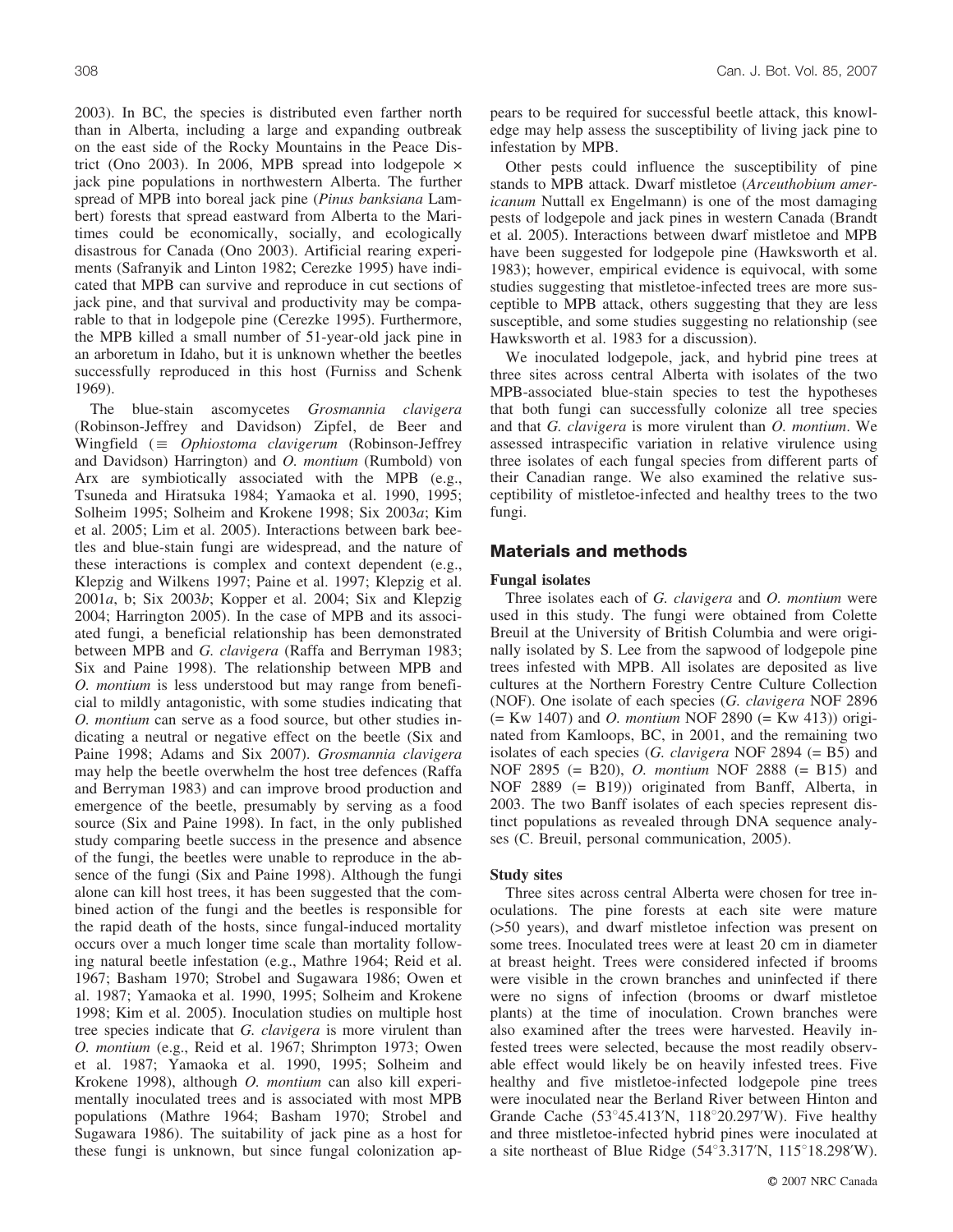Five healthy and four mistletoe-infected jack pine trees were inoculated near the Logan River northwest of Lac La Biche  $(55^{\circ}20.620'N, 111^{\circ}55.143'W)$ . Inoculation of all three tree species at a single site is not possible, because their geographic ranges do not overlap in natural forests.

#### **Inoculation**

Holes (5 mm diameter, 10 mm deep) were drilled through the bark and phloem in each tree. Inoculum, consisting of active mycelium growing on 2% malt extract agar (MEA; 20 g Difco malt extract (Difco Laboratories, Detroit, Michigan), 15 g agar (Fisher Scientific, Fair Lawn, New Jersey), 1  $L dH<sub>2</sub>O$  or sterile MEA as a control, was inserted into holes using a flame-sterilized probe and placed on the surface of the sapwood. A sterile dowel (5 mm diameter, 5–7 mm long) was placed into each hole to cover the inoculum. As controls, one hole per tree received a sterile agar plug and another did not receive any media; both were plugged with dowels. The eight holes (six strains of fungi and two controls) were at least 5 cm apart in a ring encircling the tree at breast height. Parafilm® strips (American National Can, Neenah, Wisconsin) were wrapped around the trees at the inoculation sites to reduce contamination, and plastic sheets (about 50 cm wide) were wrapped around the trees and tied with nylon ropes to protect the inoculations from desiccation and contamination. Trees were inoculated in late August, corresponding with the time when most beetles complete host colonization in Alberta (Langor 1989). Trees were harvested 6 weeks after inoculation in October 2005. The trees were felled, and bolts (>1.2 m long) were cut from around the inoculation site (with at least 50 cm above and below the inoculation points) and transported to the laboratory. Bark and phloem were stripped from the bolts within 72 h of harvesting, and the lengths of the lesions were measured at each inoculation point. Lesion length measures the vertical effect of the fungi on the host and has been used previously as an indicator of relative virulence (e.g., Solheim and Krokene 1998; Masuya et al. 2003; Lieutier et al. 2004), and has been shown to be positively correlated with the ability of pathogenic fungi to cause tree death (Lieutier et al. 2004). Samples of sapwood were removed aseptically from the inoculation points, lesions, and from beyond visible lesions and were surface sterilized and plated onto MEA. Fungi were recovered and identified using morphological characters, including colony and conidial morphology.

#### **Statistical analyses**

Differences in fungal lesion lengths were examined by two analyses of variance (ANOVA). The first analysis used a general linear model consisting of a three-way comparison of the main effects: tree species, presence or absence of dwarf mistletoe, and treatment. Treatments were *G. clavigera*, *O. montium*, agar plug, and the empty control. The second analysis, evaluating each specific fungal isolate instead of the pooled ''fungal species'', was conducted in a similar manner. Main effects were compared using Tukey adjustment of the least squared means. Examination of the residual values from the ANOVA using the Shapiro–Wilk statistic, stem leaf and box plots, normal probability plot, and plot of residual against predicted values indicated that the lesion length values followed a normal distribution  $(N =$  216,  $W = 0.97$ ) for fungal species pooled and for each fungal isolate separately  $(N = 216, W = 0.96)$ . Two sets of analyses were performed; all lesion lengths were included in the first set, but agar controls were eliminated from the second set. All analyses were performed using SAS (SAS Institute Inc., Cary, North Carolina).

## **Results**

After 6 weeks, necrotic lesions were visible on the sapwood (Fig. 1) around most of the inoculation points. Both species were recovered from their respective inoculation points and lesions but not from beyond the visible lesions. *Grosmannia clavigera* was recovered from lesions around 11 of the agar controls but not from the empty holes or from the *O. montium* inoculations. Lesions ranged from absent on most empty control points to more than 200 mm long. Among the controls, lesion lengths were longer around those inoculated with an agar plug than those that did not receive any kind of inoculum  $(p < 0.0001)$ . A large (75 mm) lesion was observed around a single empty control hole. In this instance, an unidentified sterile white fungus was recovered from the lesion and inoculation point. On average, lesions produced by both fungi were longer than those caused by drilling holes alone (Fig. 2A;  $p < 0.0001$ ) but were not always longer than agar controls. The inclusion of agar controls in the statistical analyses did not significantly affect the results, and only the results from the first set of analyses are shown (agar controls included).

Mean lesion lengths differed among the three tree species  $(p \le 0.0009)$ , the four treatments  $(p < 0.0001)$ , and the eight ''isolates'' (three each of *O. clavigera* and *O. montium* and the two controls)  $(p < 0.0001)$  (Fig. 2). Lesion length on each tree species was affected significantly by the treatment  $(p = 0.0031)$  and the "isolate"  $(p = 0.0386)$ . Mistletoe did not have a significant effect on lesion length, alone ( $p \ge$ 0.4149) or in combination with tree species ( $p \ge 0.8816$ ), treatment ( $p = 0.1106$ ), or isolate ( $p = 0.3996$ ) (Table 1).

On average, *G. clavigera* caused longer lesions  $(107 \pm 100)$ 5 mm) than *O. montium* (79  $\pm$  4 mm) when lesion lengths on all three hosts were pooled  $(p < 0.0001)$  (Fig. 2A). The differences were statistically significant only on hybrid pines  $(p < 0.0001)$ , where the lesion lengths differed by more than 50 mm. On lodgepole pine, lesions caused by *G. clavigera* (82 ± 4 mm) were longer than those caused by *O. montium*  $(63 \pm 3 \text{ mm})$ , but this difference was not statistically significant  $(p = 0.5502)$ . On jack pine, the two species caused similar-sized lesions ( $p = 0.9999$ ) that averaged about  $110 \pm$ 7 mm in length. Isolates of *G. clavigera* varied significantly  $(p < 0.0001)$  in their abilities to cause lesions, with NOF 2895 inducing shorter lesions (80  $\pm$  8 mm) than NOF 2896  $(116 \pm 10 \text{ mm})$  and NOF 2894  $(124 \pm 8 \text{ mm})$  (Fig. 2B). Differences among the isolates were not statistically significant on lodgepole ( $p \ge 0.8879$ ) or jack ( $p \ge 0.8358$ ) pines. On hybrid pines, lesions induced by NOF 2895 were significantly shorter than those induced by NOF 2894  $(p =$ 0.0236), but did not differ significantly from those induced by NOF 2896 ( $p = 0.6675$ ). The other two isolates (NOF 2894 and 2896) did not differ significantly from each other  $(p = 0.9822)$ . Lesions caused by the three isolates of *O. montium* did not differ significantly from each other ( $p \ge$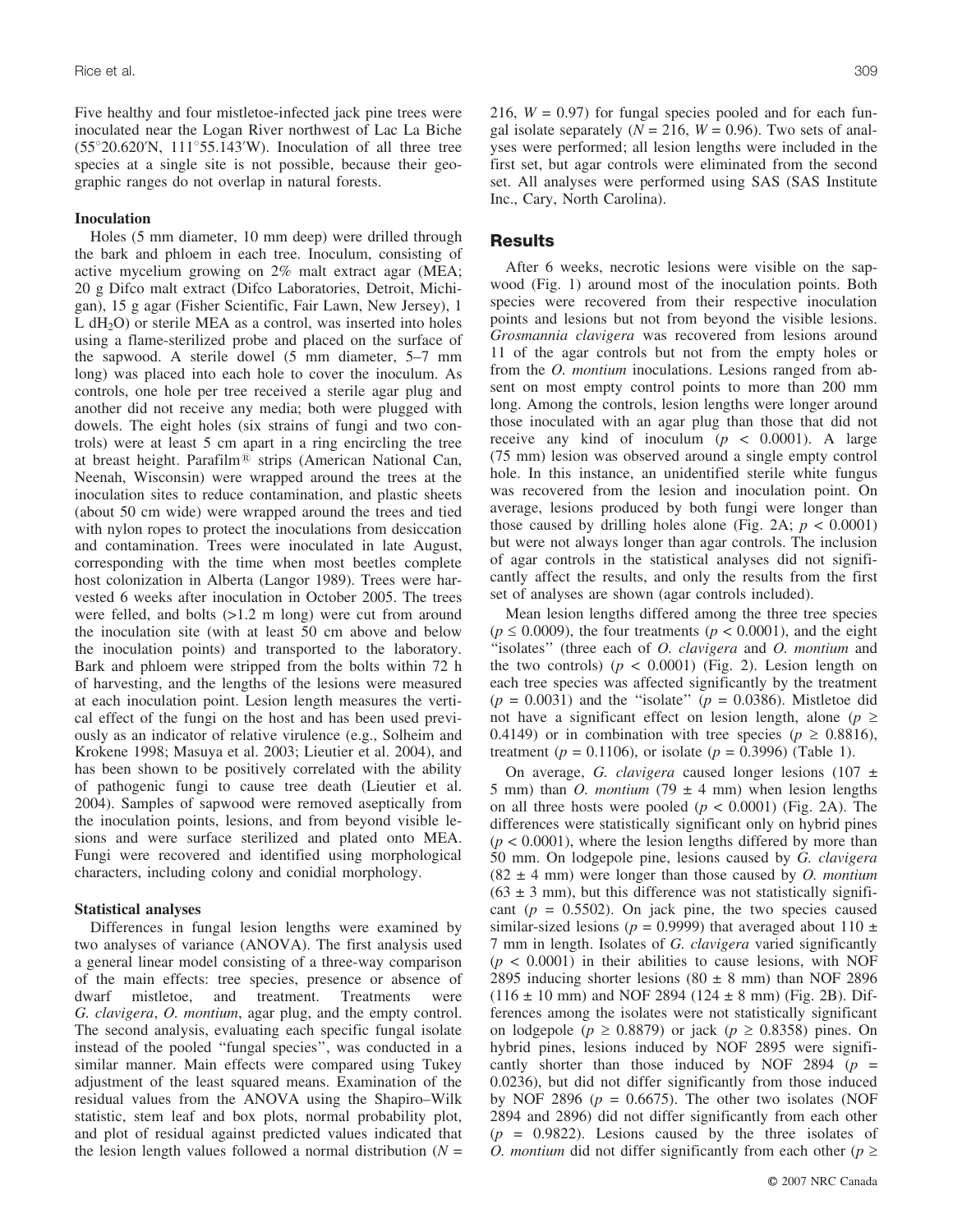**Fig. 1.** Lesions observed on the sapwood of a jack pine tree. (A) Lesions caused by inoculation with (left to right) *Ophiostoma montium*, drilling alone, and *Grosmannia clavigera*. (B) Lesions caused by three isolates of *G. clavigera*. (C) Lesions caused by three isolates of *O. montium*. Scale bars = 10 mm.



0.9580) and averaged 100–120 mm in length on jack pine and 55–75 mm on the other two tree species.

Lesion lengths differed among the host species (Fig. 2C). On average, lesions were longest on jack pine  $(96 \pm 6 \text{ mm})$ , followed by hybrids (85  $\pm$  7 mm), with the shortest lesions on lodgepole pine  $(64 \pm 3 \text{ mm})$ . The differences between jack and hybrids were not statistically significant ( $p \ge$ 0.1622), whereas differences between lodgepole pine and each of the other two species were significant ( $p \le 0.0454$ ).

The two fungal species differed in the relative length of the lesions they induced on each of the host trees. *Grosmannia clavigera* produced its longest lesions on hybrid pine  $(128 \pm 12 \text{ mm})$ , followed closely by jack pine  $(115 \pm 12 \text{ mm})$ 9 mm), with the shortest lesions on lodgepole pine  $(82 \pm 1)$ 4 mm). Only the differences between lodgepole pine and the other two species were significant ( $p \leq 0.0335$ ). *Ophiostoma montium* induced much longer lesions on jack pine  $(108 \pm 8 \text{ mm})$  than on either lodgepole pine  $(63 \pm 3 \text{ mm})$ or hybrid pine ( $68 \pm 5$  mm). Only the differences between jack pine and the other two species were statistically significant ( $p \le 0.0115$ )

## **Discussion**

Two blue-stain fungi associated with MPB, *G. clavigera* and *O. montium*, grew and caused lesions in the phloem and sapwood of jack pine, lodgepole pine, and their hybrids in northern Alberta. Whereas lodgepole pine is the most common host of the beetle in western Canada and is known to be susceptible to both fungi (e.g., Strobel and Sugawara 1986; Yamaoka et al. 1990, 1995; Solheim and Krokene 1998), the lesions on jack pine were significantly longer, suggesting that it is potentially more susceptible to these fungi. The introgression of the jack pine genome into lodgepole pine populations (i.e., hybrids) increases the potential susceptibility of the hybrids to these fungi, especially *G. clavigera*, compared with pure lodgepole pine stands. The successful growth of the fungi on jack and hybrid pines suggests that MPB success on these trees will not be limited by the capacity of associated fungi to colonize the host.

Differences in susceptibility to the fungi among the host species suggest that the dynamics of the MPB–host–fungus relationship will not be identical on each of the host species. The effect of fungal virulence on MPB success is unknown,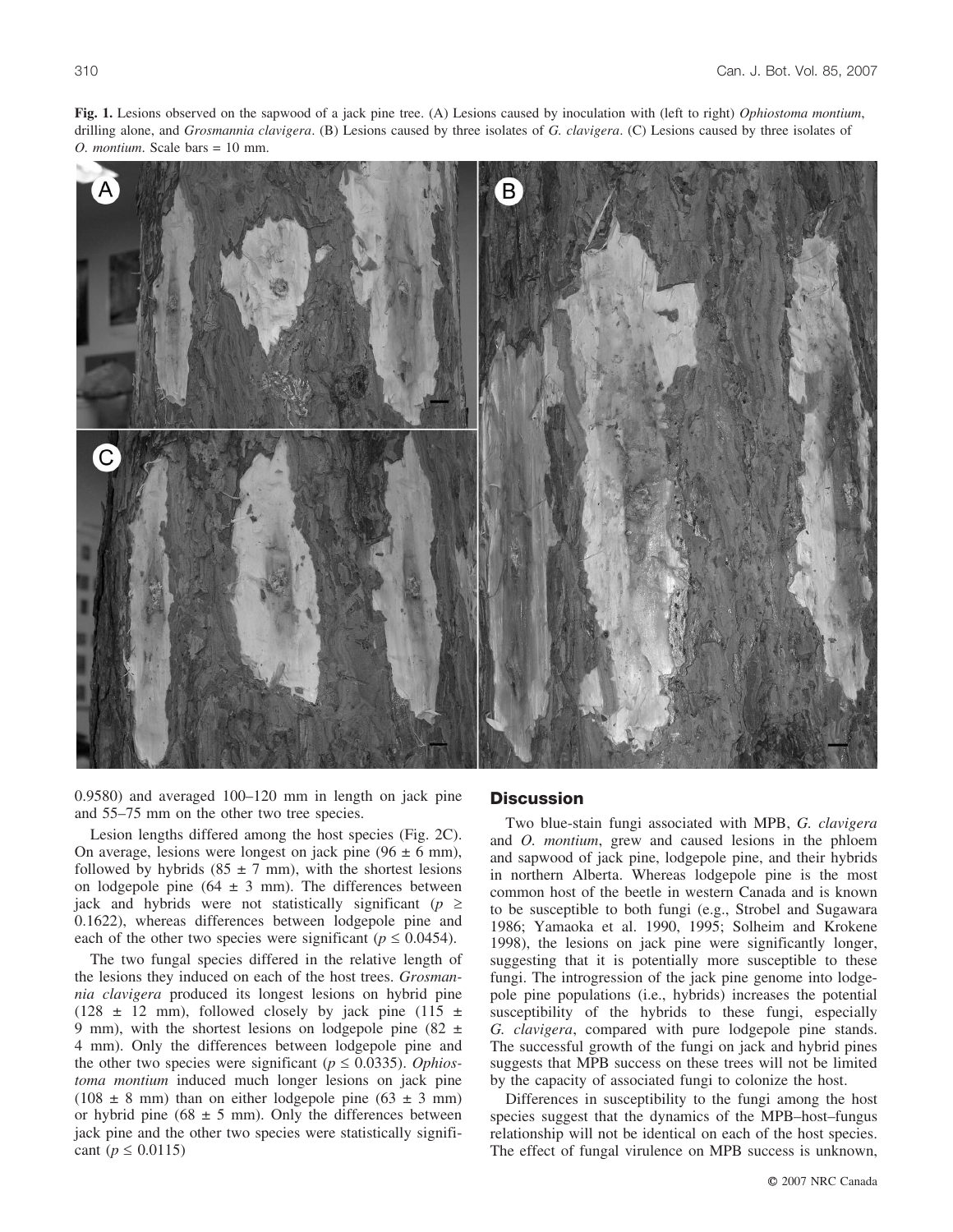but two competing hypotheses are possible. One hypothesis suggests that benefit to the beetle is proportional to fungal virulence (i.e., more virulent fungi provide more benefit), because virulent fungi aid in overwhelming host defences. If this hypothesis is true, then the high susceptibility of jack pine to both *G. clavigera* and *O. montium* indicates that this pine species is at particular risk from MPB and its associated fungi. A converse hypothesis suggests that benefit to the beetle is inversely proportional to fungal virulence (i.e., less virulent fungi provide more benefit), either because virulent fungi compete with the beetle for tree resources or because of direct antagonism. In this case, the consequences of greater susceptibility of jack pine to *G. clavigera* and *O. montium* compared with lodgepole pine are more complex. If fungal growth and virulence reduces beetle output on a susceptible tree and damage caused by the beetles is greater than that caused by the fungi, increased susceptibility to the fungi could provide protection from beetle damage and thus benefit the tree. It is probable that both hypotheses are true, with virulent fungi benefiting the beetles in early stages of colonization but then inhibiting them after establishment (e.g., Paine et al. 1997; Klepzig et al. 2001*a*, 2001*b*; Kopper et al. 2004). Additionally, both hypotheses ignore the potential nutritional roles of the fungi. In any case, the greater susceptibility of jack and hybrid pines to MPB-associated fungi will likely alter the balance of the beetle–tree–fungus interactions that have co-evolved on lodgepole pine and other traditional hosts.

The lodgepole pine stand inoculated in this study had never experienced MPB infestation prior to this study, yet these trees were still less susceptible to the fungi than the tested jack and hybrid pines. This observation suggests that there is some innate resistance to the fungi in lodgepole pine. It also suggests that this resistance has not evolved in the closely phylogenetically related jack pine, and that the resistance may be reduced by hybridization.

Previous inoculation studies on co-evolved hosts have indicated that *G. clavigera* is consistently more virulent than *O. montium* (Reid et al. 1967; Owen et al. 1987; Yamaoka et al. 1990; Solheim and Krokene 1998), although these differences were not significant in shore pine (*Pinus contorta* var. *contorta* Douglas) (Solheim and Krokene 1998). While we observed this pattern in lodgepole pine, the co-evolved host, and the hybrid hosts, we did not find significant differences between the fungi on the novel host, jack pine. These observations lend further support to the idea that interactions among the beetle, host, and fungi will likely be altered on jack pine compared with lodgepole pine, and that patterns observed on co-evolved hosts may not be generally applicable. These results highlight the need for additional studies comparing beetle, fungal, and host dynamics on all affected tree species.

Most previous inoculation studies using these fungi (Reid et al. 1967; Shrimpton 1973; Strobel and Sugawara 1986; Yamaoka et al. 1990, 1995) have used a single isolate of each fungal species and, thus, intraspecific variability in virulence could not be estimated or assessed. Such variability is common in related fungi (e.g., Lieutier et al. 2004), and is likely common in MPB-associated species given their broad geographical and host ranges. The three isolates of *G. clavigera* used in our study varied significantly in virulence, with one isolate (NOF 2895, from Banff National Park) inducing consistently shorter lesions on all host species than the other two isolates (one from Banff and one from Kelowna, BC). This pattern contrasts with that observed by Solheim and Krokene (1998), who found that the two isolates of *G. clavigera* used in their study did not differ significantly in their effects on host trees. Like Solheim and Krokene (1998), we found little intraspecific variation in the virulence of *O. montium*. Owen et al. (1987) used multiple isolates of both *G. clavigera* and *O. montium* in their inoculations of ponderosa pine seedlings but do not report intraspecific variation. It could be suggested that some of the observed variation in virulence is due to the cultures having been stored in collections for different amounts of time. Virulence usually decreases with storage time and thus, we would expect the older collections to be the least virulent ones, but this was not the case. This discrepancy suggests that the variation in virulence is real and is not an artefact of the experimental design. The small number of isolates used in both studies undoubtedly underestimates the true amount of intraspecific variation in virulence in these species, and a broader selection of isolates needs to be tested, including isolates from beetle populations that are most likely to spread into the boreal forest. This observed intraspecific variation highlights the difficulties inherent in formulating generalized models of behaviour, as models developed using one fungal isolate may not be applicable to situations involving other isolates of the same species. Variation in host resistance also likely exists within and between pine stands, and this variation must be quantified before host susceptibility can be generalized across the entire range of jack pine.

In contrast with the differences in response to fungal inoculation observed among the tree species, the responses to empty control holes were similar among the tree species; drilling caused few or no lesions on any tree species. Contamination of the agar plugs with *G. clavigera* at the time of inoculation was a problem. Some *G. clavigera* conidia survived the sterilization of the tools used to inoculate the trees and were able to become established on the agar plugs, and thus infect the tree, but were unable to become established in the empty holes or in the presence of other fungi. This assertion is supported by the fact that *G. clavigera* was not recovered from around the empty controls or *O. montium* inoculations. More effective sterilization procedures should be used for future inoculation studies. The fact that the presumably much lower-density inoculum inadvertently introduced to the agar control sites produced lesions as long as some holes that received much larger amounts of inoculum further indicates the high potency of *G. clavigera*.

The low-density inoculations used in this study may not accurately assess host response to the high-density inoculations that would arise from a beetle mass attack, but they likely represent a more accurate model of the early stages of beetle introductions into the forests, whereby a few beetles may initially attack a single tree. They also enable investigation of an individual host tree's response to colonization by different species and different isolates of the same species that would be much more difficult to elucidate from higher inoculum-density studies.

The current infestation of many of Alberta's boreal pine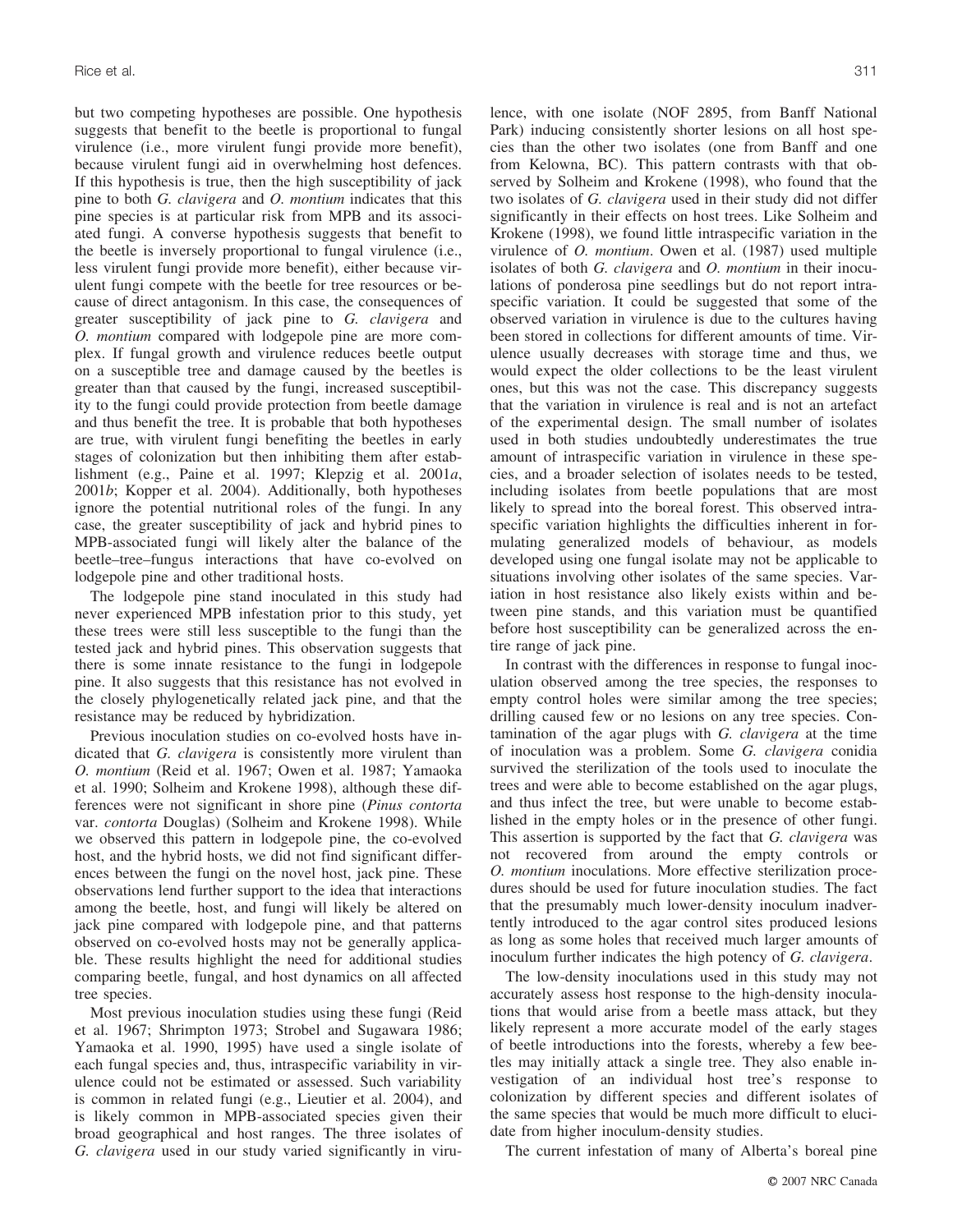**Fig. 2.** Lengths of lesions caused by inoculation with *G. clavigera*, *O. montium*, agar plugs, and drilling alone (control). Central points indicate means, the ticks on the error bars indicate standard errors, and maximum and minimum observations. Different letters indicate that means are significantly different. (A) Length of lesions caused by *G. clavigera*, *O. montium*, and controls. Data for the three tree species and individual isolates of each fungus are pooled ( $n = 27$  for each control and  $n = 81$  for each fungus). (B) Lengths of lesions caused by the fungal isolates and controls. Data for the three tree species are pooled ( $n = 27$ ). (C) Lengths of lesions on the three pine species. Data for the two fungal species and controls are pooled ( $n = 80$  for lodgepole pine,  $n = 72$  for jack pine, and  $n = 64$  for hybrid pine).

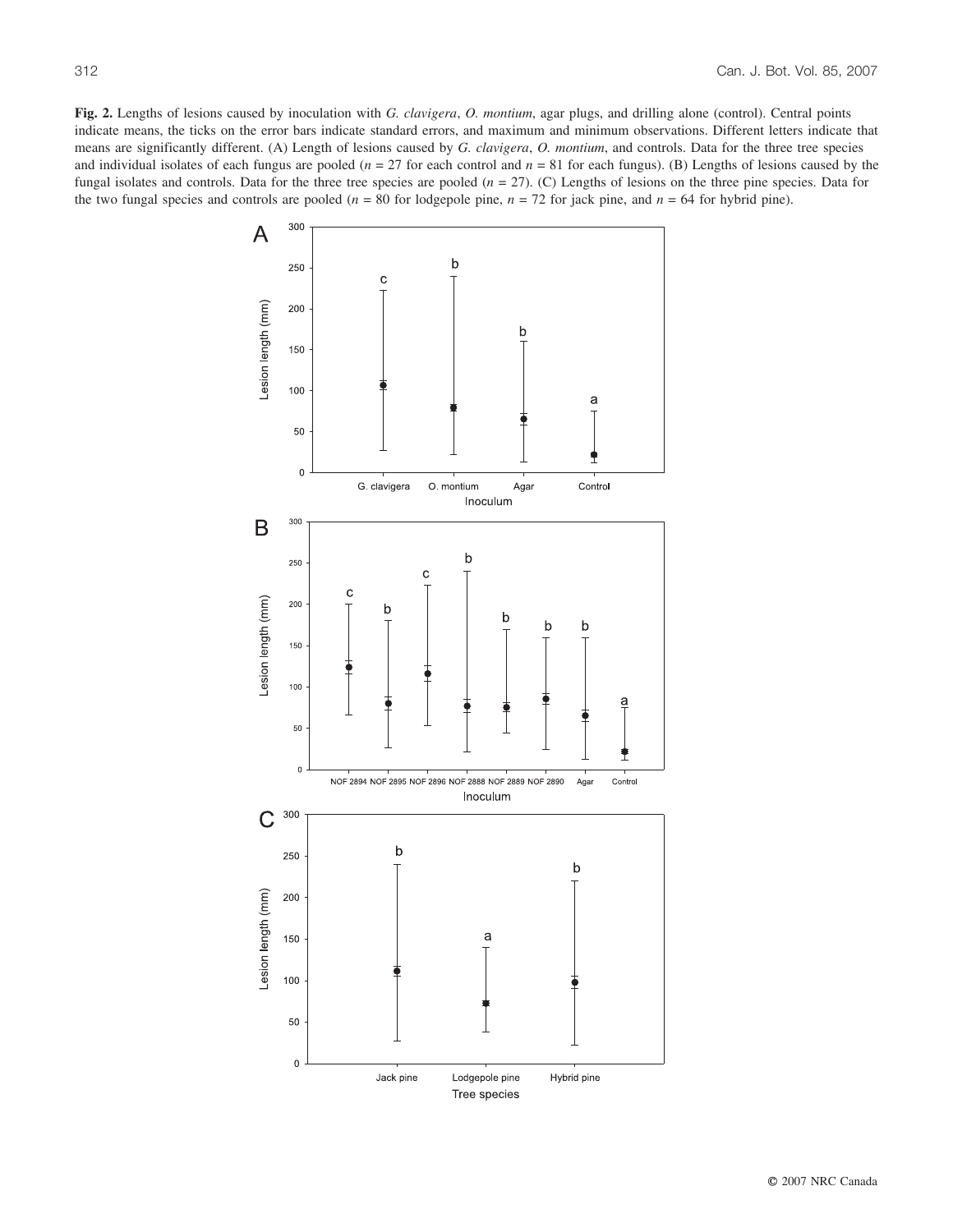|                                                |                | <b>ANOVA 1</b> |           | <b>ANOVA 2</b> |           |
|------------------------------------------------|----------------|----------------|-----------|----------------|-----------|
| Factor                                         | df             | $F$ value      | $p$ value | $F$ value      | $p$ value |
| Tree species                                   | $\overline{2}$ | 7.32           | 0.0009    | 16.72          | < 0.0001  |
| Mistletoe                                      |                | 0.00           | 0.9908    | 0.67           | 0.4149    |
| Tree sp. $\times$ mistletoe                    | 2              | 0.13           | 0.8816    | 0.03           | 0.9744    |
| Treatment                                      | 3              | 41.26          | < 0.0001  |                |           |
| Tree sp. $\times$ treatment                    | 6              | 3.42           | 0.0031    |                |           |
| Mistletoe $\times$ treatment                   | 3              | 2.03           | 0.1106    |                |           |
| Tree sp. $\times$ mistletoe $\times$ treatment | 6              | 0.57           | 0.7554    |                |           |
| Isolates                                       | 7              |                |           | 22.41          | < 0.0001  |
| Tree sp. $\times$ isolates                     | 14             |                |           | 1.82           | 0.0386    |
| Mistletoe $\times$ isolates                    | 7              |                |           | 1.05           | 0.3996    |
| Tree sp. $\times$ mistletoe $\times$ isolates  | 14             |                |           | 0.29           | 0.9947    |

**Table 1.** Results of analysis of variance (ANOVA) of lesion lengths for different treatments.

**Note:** ANOVA 1 used tree species, mistletoe infection, and fungal species, and ANOVA 2 used tree species, mistletoe infection, and fungal isolates.

forests with dwarf mistletoe was seen as a possible predisposition for infection by mountain pine beetles and their associated fungi. We did not find significant differences in susceptibility of mistletoe-infected and uninfected trees of the three species, nor did we find significant differences in the virulence of individual fungal species or isolates on mistletoe-infected and uninfected trees. These results suggest that the effect of mistletoe infection on the success of MPB-associated fungi is likely limited. This observation is supported by the variable results of previous studies on lodgepole pine, some of which found positive correlations between mistletoe and MPB infestations and some of which found negative correlations (see Hawksworth et al. 1983). Notably, the extent of mistletoe infection in each stand and in each of the infected trees was not quantified. More work is needed to track the effects of varying levels of mistletoe infection on colonization by both the beetles and their fungi. Other forest pathogens may also predispose pines to MPB and its associated fungal pathogens. Additional research should relate fungal colonization and MPB attack with infection by other pathogens, including root diseases, which have been shown previously to influence bark beetle attack (see Paine and Baker 1993 for a review).

Recently, a new blue-stain fungus (*Leptographium longiclavatum* Lee, Kim and Breuil) was described from MPB in BC, where it was recovered at a low frequency (Lee et al. 2005). The role of this fungus in the beetle's lifecycle is unknown, as is its virulence to MPB host trees (Lee et al. 2005), but it has been suggested that it is ecologically similar to *G. clavigera* and *O. montium*. We have recovered this species from MPB galleries from Banff National Park and the Wilmore Wilderness area (A.V. Rice, unpublished observation, 2005), where it occurred with a higher frequency than *G. clavigera*. Its virulence to Alberta's boreal pine species should be assessed and compared with that of *G. clavigera* and *O. montium*, given that it occurs at a high frequency in the MPB population in closest proximity to the boreal forests.

Our study has highlighted some ways to better direct future work. First, single stands were selected for each tree species, and it is impossible to gauge the strength of sitespecific effects. In the current model, these effects are included in the term that also includes tree species. Given that these tree species do not grow in the same locations, the effects of site can never be completely removed from those of tree species. However, future studies involving trees at multiple sites, representing a range of boreal conditions, would determine the potential importance of these effects and the general applicability of the results. Second, trees were inoculated in the summer and harvested in early fall when temperatures were moderate. The success of the fungi and the beetles in the trees is dependent on their abilities to overwinter in cold boreal conditions. The overwintering survivability of *G. clavigera* and *O. montium* in jack and hybrid pines and in northern lodgepole pine stands is not known. Third, virulence is not the only fungal characteristic likely to influence their effect on the beetles. Other factors, such as nutritional quality and biochemical activity (including the production of pheromones and other volatiles), are likely to be important (Six and Klepzig 2004) and will probably vary among individual isolates and species of fungi and on different hosts. These characteristics should be explored, and the functional interactions among the beetles, fungi, and hosts should be examined under a variety of conditions. Fourth, the success of the fungi in jack pine trees does not guarantee the success of the beetles. Beetle success will depend on various factors, including phloem thickness (Amman 1972; Langor 1989), which may not influence the fungi. The potential of MPB to select, attack, and breed in jack pines must be determined. Ultimately, the success of the beetles in live jack pine and their threat to Canada's boreal pine forests can be determined only by the unfortunate invasion of this species into boreal forests.

## **Acknowledgements**

Colette Breuil provided the isolates of *G. clavigera* and *O. montium*. James Hammond, Daryl Williams, Michael Michaelian, and Lionel and Howard Petersen provided technical assistance. James Brandt assisted with site selection. Jan Volney and Ken Mallet provided comments on a draft of this manuscript. Funding was provided by Alberta Sustainable Resource Development and the Mountain Pine Beetle Initiative.

## **References**

Adams, A.S., and Six, D.L. 2007. Temporal variation in myco-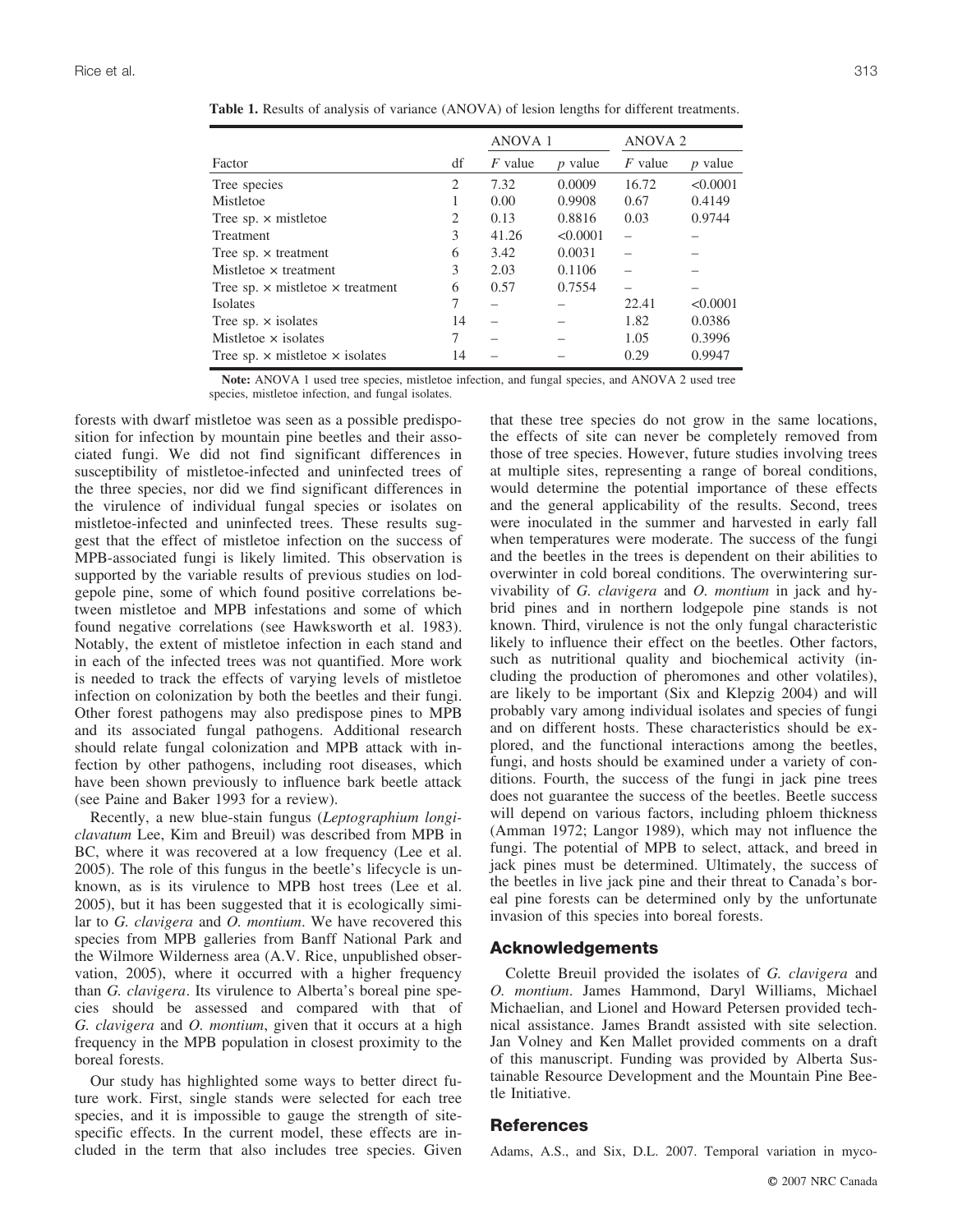phagy and prevalence of fungi associated with developmental stages of *Dendroctonus ponderosae* (Coleoptera: Curculonidae). Environ. Entomol. **36**: 64–72.

- Amman, G.D. 1972. Mountain pine beetle brood production in relation to thickness of lodgepole pine phloem. J. Econ. Entomol. **65**: 138–140.
- Basham, H.G. 1970. Wilt of loblolly pine inoculated with blue-stain fungi of the genus *Ceratocystis.* Phytopathology, **60**: 750–754.
- Brandt, J.P., Hiratsuka, Y., and Pluth, D.J. 2005. Germination, penetration, and infection by *Arceuthobium americanum* on *Pinus banksiana.* Can. J. For. Res. **35**: 1914–1930. doi:10.1139/x05-113.
- British Columbia Forest Service. 2005. 2004 Summary of Forest Health Conditions in British Columbia. Available from www. for.gov.bc.ca/hfp/health/overview/2004.htm [accessed January 2006].
- Carroll, A.L., Taylor, S.W., Régnière, J., and Safranyik, L. 2003. Effects of climate change on range expansion by the mountain pine beetle in British Columbia. *In* Mountain Pine Beetle Symposium: Challenges and Solutions. 30 and 31 October 2003, Kelowna, British Columbia. *Edited by* T.L. Shore, J.E. Brooks, and J.E. Stone. Can. For. Serv. Pac. For. Cent. Inf. Rep. BC-X-399. pp. 223–232.
- Cerezke, H.F. 1995. Egg gallery, brood production, and adult characteristics of mountain pine beetle, *Dendroctonus ponderosae* Hopkins (Coleoptera: Scolytidae), in three pine hosts. Can. Entomol. **127**: 955–965.
- Furniss, M.M., and Schenk, J.A. 1969. Sustained natural infestation by the mountain pine beetle in seven new *Pinus* and *Picea* hosts. J. Econ. Entomol. **62**: 518–519.
- Harrington, T.C. 2005. Ecology and evolution of mycophagous bark beetles and their fungal partners. *In* Insect-fungal associations ecology and evolution. *Edited by* F.E. Vega and M. Blackwell. Oxford University Press, New York. pp. 257–291.
- Hawksworth, F.G., Lister, C.K., and Cahill, D.B. 1983. Phloem thickness in lodgepole pine: its relationship to dwarf mistletoe and mountain pine beetle (Coleoptera: Scolytidae). Environ. Entomol. **12**: 1447–1448.
- Huber, D.P.W., and Borden, J.H. 2001. Protection of lodgepole pines from mass attack by mountain pine beetle, *Dendroctonus ponderosae*, with nonhost angiosperm volatiles and verbenone. Entomol. Exp. Appl. **92**: 131–141.
- Kim, J.-J., Allen, E.A., Humble, L.M., and Breuil, C. 2005. Ophiostomatoid and basidiomycetous fungi associated with green, red, and grey lodgepole pines after mountain pine beetle (*Dendroctonus ponderosae*) infestation. Can. J. For. Res. **35**: 274–284. doi:10.1139/x04-178.
- Klepzig, K.D., and Wilkens, R.T. 1997. Competitive interactions among symbiotic fungi of the southern pine beetle. Appl. Environ. Microbiol. **63**: 621–627. PMID:16535518.
- Klepzig, K.D., Moser, J.C., Lombardero, M.J., Hofstetter, R.W., and Ayres, M.P. 2001*a*. Symbiosis and competition: complex interactions among beetles, fungi and mites. Symbiosis, **30**: 83–96.
- Klepzig, K.D., Moser, J.C., Lombardero, M.J., Ayres, M.P., Hofstetter, R.W., and Walkinshaw, C.J. 2001*b*. Mutualism and antagonism: ecological interactions among bark beetles, mites, and fungi. *In* Biotic interactions in plant-pathogen associations. *Edited by* M.J. Jeger and N.J. Spence. CAB International, Cambridge, Mass. pp. 237–267.
- Kopper, B.J., Klepzig, K.D., and Raffa, K.F. 2004. Components of antagonism and mutualism in *Ips pini*-fungal interactions: relationship to a life history of colonizing highly stressed and dead trees. Environ. Entomol. **33**: 28–34.
- Langor, D.W. 1989. Host effects on the phenology, development, and mortality of field populations of the mountain pine beetle,

*Dendroctonus ponderosae* Hopkins (Coleoptera: Scolytidae). Can. Entomol. **121**: 149–157.

- Lee, S., Kim, J.-J., and Breuil, C. 2005. *Leptographium longiclavatum* sp. nov., a new species associated with the mountain pine beetle, *Dendroctonus ponderosae.* Mycol. Res. **109**: 1162–1170. doi:10.1017/S0953756205003588. PMID:16279410.
- Lieutier, F., Yart, A., Ye, H., Sauvard, D., and Gallois, V. 2004. Variations in growth and virulence of *Leptographium wingfieldii* Morelet, a fungus associated with the bark beetle *Tomicus piniperda* L. Ann. For. Sci. **61**: 45–53. doi:10.1051/forest:2003083.
- Lim, Y.W., Kim, J.-J., Lu, M., and Breuil, C. 2005. Determining fungal diversity on *Dendroctonus ponderosae* and *Ips pini* affecting lodgepole pine using cultural and molecular methods. Fungal Divers. **19**: 79–94.
- Masuya, H., Kaneko, S., and Yamaoka, Y. 2003. Comparative virulence of blue-stain fungi isolated from Japanese red pine. J. For. Res. (Harbin), **8**: 83–88.
- Mathre, D.E. 1964. Survey of *Ceratocystis* spp. associated with bark beetles in California. Contrib. Boyce Thompson Inst. **22**: 353–362.
- Ono, H. 2003. The mountain pine beetle: scope of the problem and key issues in Alberta. *In* Mountain Pine Beetle Symposium: Challenges and Solutions. 30 and 31 October 2003, Kelowna, British Columbia. *Edited by* T.L. Shore, J.E. Brooks, and J.E. Stone. Can. For. Serv. Pac. For. Cent. Inf. Rep. BC-X-399. pp. 62–66.
- Owen, D.R., Lindahl, K.Q., Jr., Wood, D.L., and Parmeter, J.R., Jr. 1987. Pathogenicity of fungi isolated from *Dendroctonus valens, D. brevicomis*, and *D. ponderosae* to Ponderosa pine seedlings. Phytopathology, **77**: 631–636.
- Paine, T.D., and Baker, F.A. 1993. Abiotic and biotic predisposition. *In* Beetle-pathogen interactions in conifer forests. *Edited by* T.D. Schowalter and G.M. Filip. Academic Press Inc., San Diego, Calif. pp. 61–79.
- Paine, T.D., Raffa, K.F., and Harrington, T.C. 1997. Interactions among scolytid bark beetles, their associated fungi, and live host conifers. Annu. Rev. Entomol. **42**: 179–206. doi:10.1146/ annurev.ento.42.1.179. PMID:15012312.
- Raffa, K.F., and Berryman, A.A. 1983. Physiological aspects of lodgepole pine wound response to a fungal symbiont of the mountain pine beetle *Dendroctonus ponderosae.* Can. Entomol. **115**: 723–734.
- Reid, R.W., Whitney, H.S., and Watson, J.A. 1967. Reactions of lodgepole pine to attack by *Dendroctonus ponderosae* Hopkins and blue stain fungi. Can. J. Bot. **45**: 1115–1126.
- Safranyik, L., and Linton, D.A. 1982. Survival and development of mountain pine beetle broods in jack pine bolts from Ontario. Can. For. Serv. Res. Note **2**. pp. 17–18.
- Safranyik, L., Shrimpton, D.M., and Whitney, H.S. 1974. Management of lodgepole pine to reduce losses from the mountain pine beetle. Can. For. Serv. For. Tech. Rep. No. 1.
- Shrimpton, D.M. 1973. Age- and size-related response of lodgepole pine to inoculation with *Europhium clavigerum.* Can. J. Bot. **51**: 1155–1160.
- Six, D.L. 2003*a*. A comparison of mycangial and phoretic fungi of individual mountain pine beetles. Can. J. For. Res. **33**: 1331–1334. doi:10.1139/x03-047.
- Six, D.L. 2003*b*. Bark beetle-fungus symbioses. *In* Insect symbiosis. Contemporary topics in entomology series. *Edited by* T.A. Miller. CRC Press, Boca Raton, Fla. pp. 97–114.
- Six, D.L., and Klepzig, K.D. 2004. *Dendroctonus* bark beetles as model systems for studies in symbiosis. Symbiosis, **37**: 207–232.
- Six, D.L., and Paine, T.D. 1998. Effects of mycangial fungi and host tree species on progeny survival and emergence of *Den-*